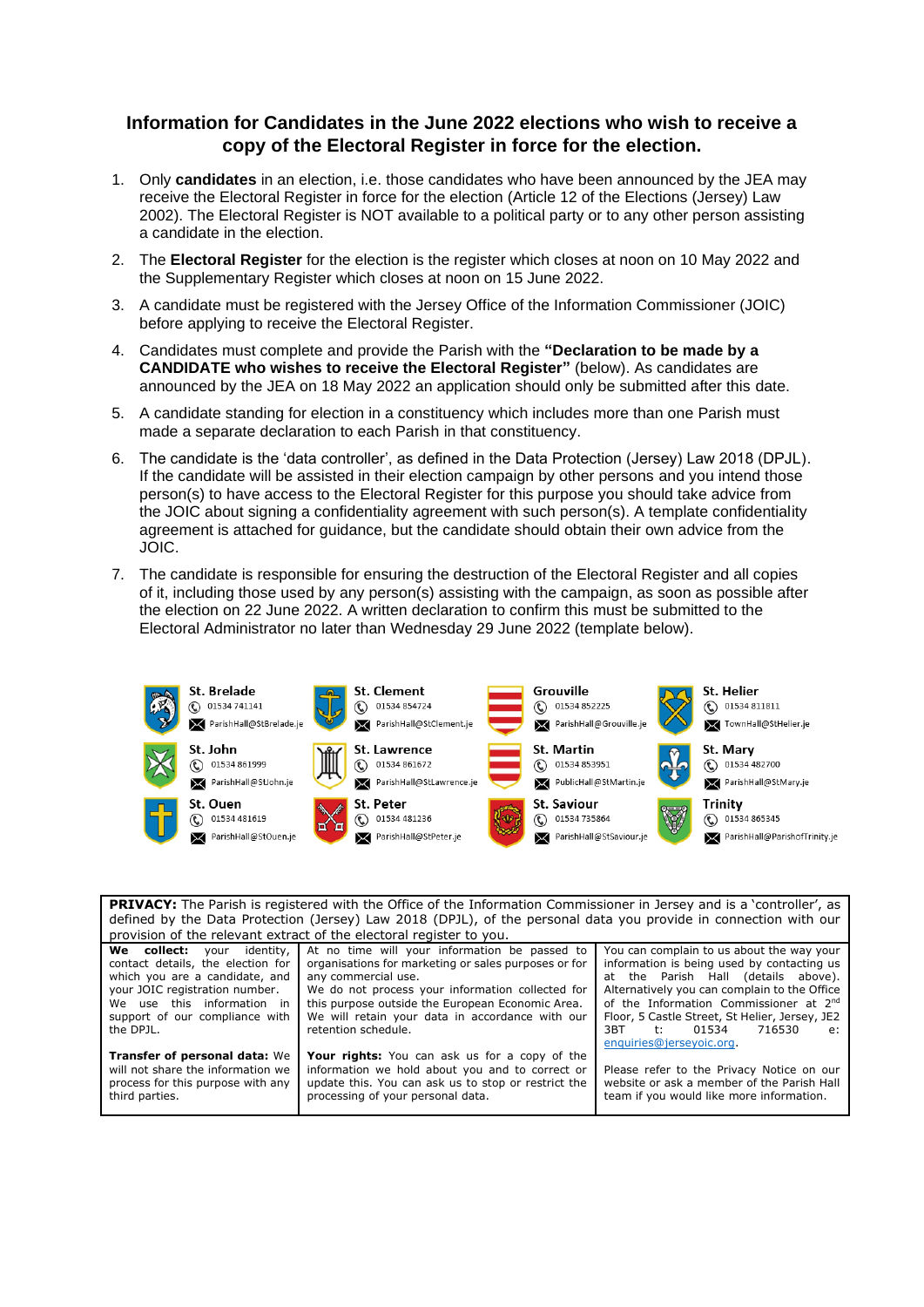

## **Elections (Jersey) Law 2002**

For office use:

### **Declaration to be made by a CANDIDATE who wishes to receive the Electoral Register**

I, the undersigned, confirm that I have been nominated in accordance with the Elections (Jersey) Law 2002 as a candidate in the election for Connétable of ……………………………………………..\* / Deputy for ……………….……………………………\* on 22 June 2022 *[\* insert parish or constituency as applicable].*

I hereby request a copy of the **Electoral Register** (this refers to the Electoral Register specified in Article 12(2) and to the Supplementary Register specified in Article 9A(9) of the Elections (Jersey) Law 2002) in force for the above election be supplied to me, free of charge, and I hereby confirm that:

- I have registered under the Data Protection (Jersey) Law 2018 (DPJL) and my current and valid details are:
- Print Name: …………………………………………………….. Registration Number: ……………. • The information contained in the **Electoral Register** will only be processed by me or by my representatives for electoral purposes in relation to my activities as a candidate in the forthcoming election
- The **Electoral Register** will not be used for any commercial activity or any other purpose
- The **Electoral Register** will not be copied or loaned to any third party
- I understand that if I (in my capacity as controller, as defined by the DPJL) or an individual acting as my representative use the **Electoral Register** for any other purpose
	- o I will be in breach of the Data Protection (Jersey) Law 2018 and the underlying principles of that law, and
	- o The Parish will not be held liable for any resulting misuse or loss of the data.
- The **Electoral Register** and all copies of it made by me or my representatives will be securely destroyed as soon as possible and I will confirm this, and that the data has not been used for any other purpose, in writing to the Electoral Administrator for the Parish no later than Wednesday 29 June 2022.

I absolve and indemnify the Parish and its officers and officials from any responsibility whatsoever for any errors or omissions that may be contained on the said register/file. Furthermore, the Parish will not be held accountable for the integrity of the file, any virus attacks or system breakdowns resulting from my or my representatives use of it.

| Note – the Electoral Register will be provided electronically using TEAMS. |  |
|----------------------------------------------------------------------------|--|

Email address for access to TEAMS …………………………………………………….…………………….

**Submit this request to the Electoral Administrator of the Parish(es)/constituency(ies) in which you are a candidate for election.**

| Data Protection registration confirmed (print and attach DP registration):             | Date: |
|----------------------------------------------------------------------------------------|-------|
| Set up in TEAMS for access to Electoral Register:                                      | Date: |
| Declaration received from candidate confirming destruction of Electoral Register Date: |       |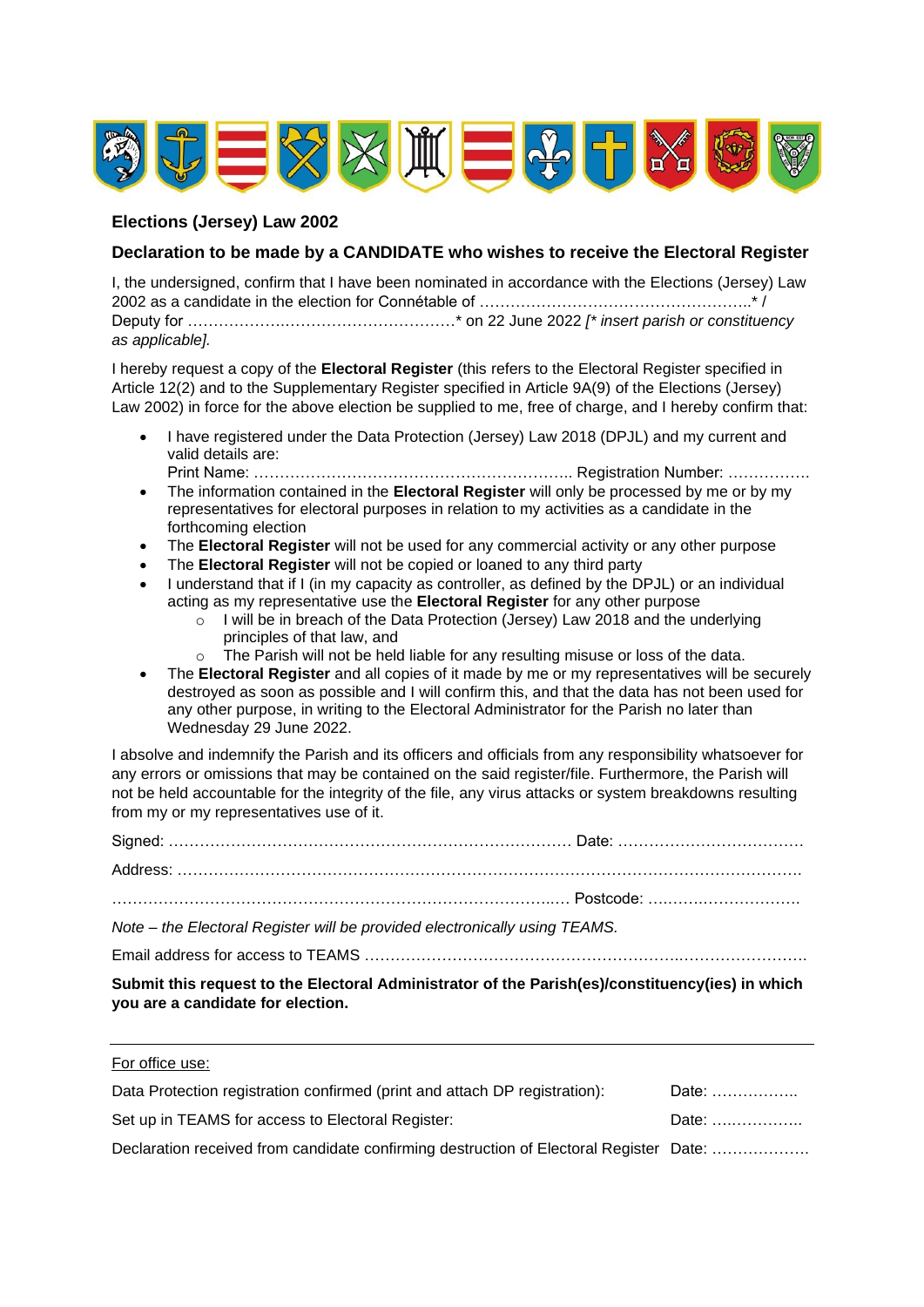**Declaration of destruction of Electoral Register:**



**Elections (Jersey) Law 2002**

## **Declaration to be made by a CANDIDATE to the Electoral Administrator of the Parish(es)/constituency(ies) who provided a copy of the Electoral Register**

I, the undersigned, confirm as a candidate in the election for Connétable of …………………………\* / Deputy for ……………….………………………..…\* 22 June 2022 that *[\* insert parish or constituency as applicable] -*

- The **Electoral Register** and all copies of it made by me or my representatives have been securely destroyed
- The information contained in the **Electoral Register** has only been processed by me or by my representatives for electoral purposes in relation to my activities as a candidate in the above mentioned election
- The **Electoral Register** has not been used for any commercial activity or any other purpose
- The **Electoral Register** has not been copied or loaned to any third party.